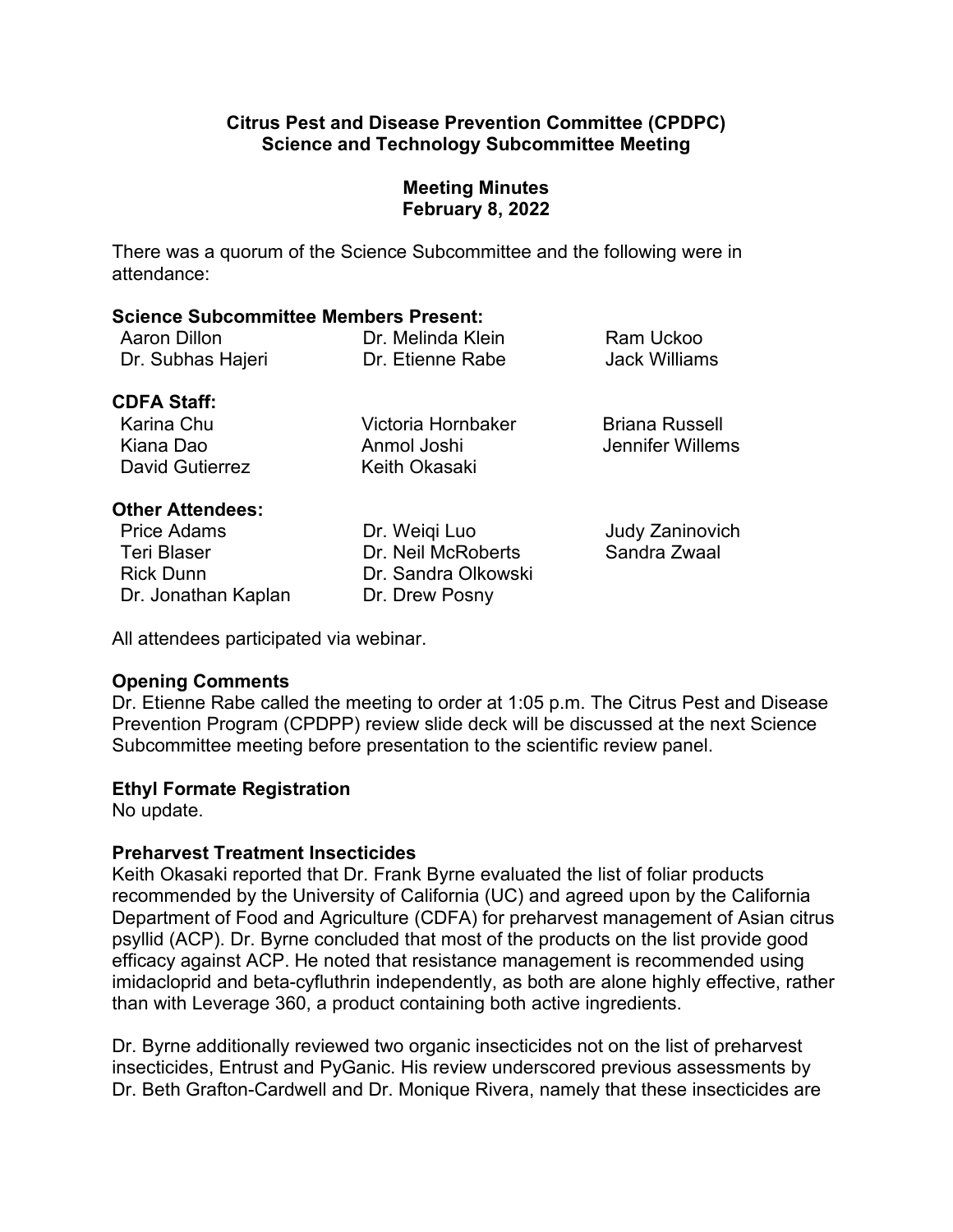toxic to ACP adults if the insecticides directly contact ACP during application and the residual life of these products is extremely short due to ultraviolet breakdown. Additionally, Entrust is slow acting and can take several days for the full toxic effect to preharvest interval. occur. Dr. Byrne advised that growers should only use these insecticides with a minimal

 to make recommendations on behalf of the UC. Dr. Byrne is an independent research contractor not associated with the UC. He advised the California Department of Food and Agriculture (CDFA) to wait for an official UC recommendation from Dr. Monique Rivera's replacement. Dr. Neil McRoberts will contact UC Agriculture and Natural Resources regarding an emeritus professor's ability

### **Sweet Orange Scab (SOS) Regulation Update**

 Per Mr. Okasaki, the rulemaking documents are prepared for further review, including CDFA's Legal Office and the Office of Administrative Law. CDFA will first meet with the United States Department of Agriculture (USDA) and California Citrus Quality Council to discuss harmonizing California's intentions with the federal order for or moving a regulated articles from a SOS quarantine area.

## **Scientific Review of the Citrus Pest and Disease Prevention Program**

This topic will be discussed further at the next Science Subcommittee meeting.

## **Rate of Huanglongbing (HLB)-Positive Tree Detection Discussion**

 reduced delimitation area saves time and resources but potentially allows for a small percentage of undetected positive trees beyond the 250-meter area. Dr. McRoberts reported that Dr. Weiqi Luo and Dr. Drew Posny of USDA are reviewing new methods Jim Gorden observed the rate of HLB-positive tree detections increased as the delimitation area around positive trees was reduced from 800- to 250-meters. The reduced delimitation area focuses survey and sampling around positive trees, limiting the reservoir of healthy trees to sample and therefore increasing the positivity rate. The for estimating the HLB positivity rate in residential trees, which will be presented at the next Science Subcommittee meeting.

 root sampling, whereas previous only leaves were collected. Root samples collected in delimitation areas have produced positive results when leaf samples from the same tree schedule surveys, and sample all host trees. The additional sampling in delimitation Anmol Joshi stated the number of HLB-positive tree detections may have increased due were negative. Due to COVID-19, staff conducting risk-based survey activities only survey host trees in front yards. In delimitation areas, staff leave notices on the doors, areas likely contributed to more detections than in areas where only risk-based survey is conducted. Dr. McRoberts will review the change in the HLB positivity rate and provide a report at the next Science Subcommittee meeting.

#### **Other Items and Adjournment**

 At the next Science Subcommittee meeting, Drs. Luo and Posny will present their evaluation of the HLB risk-based survey, the Data Analysis and Tactical Operations